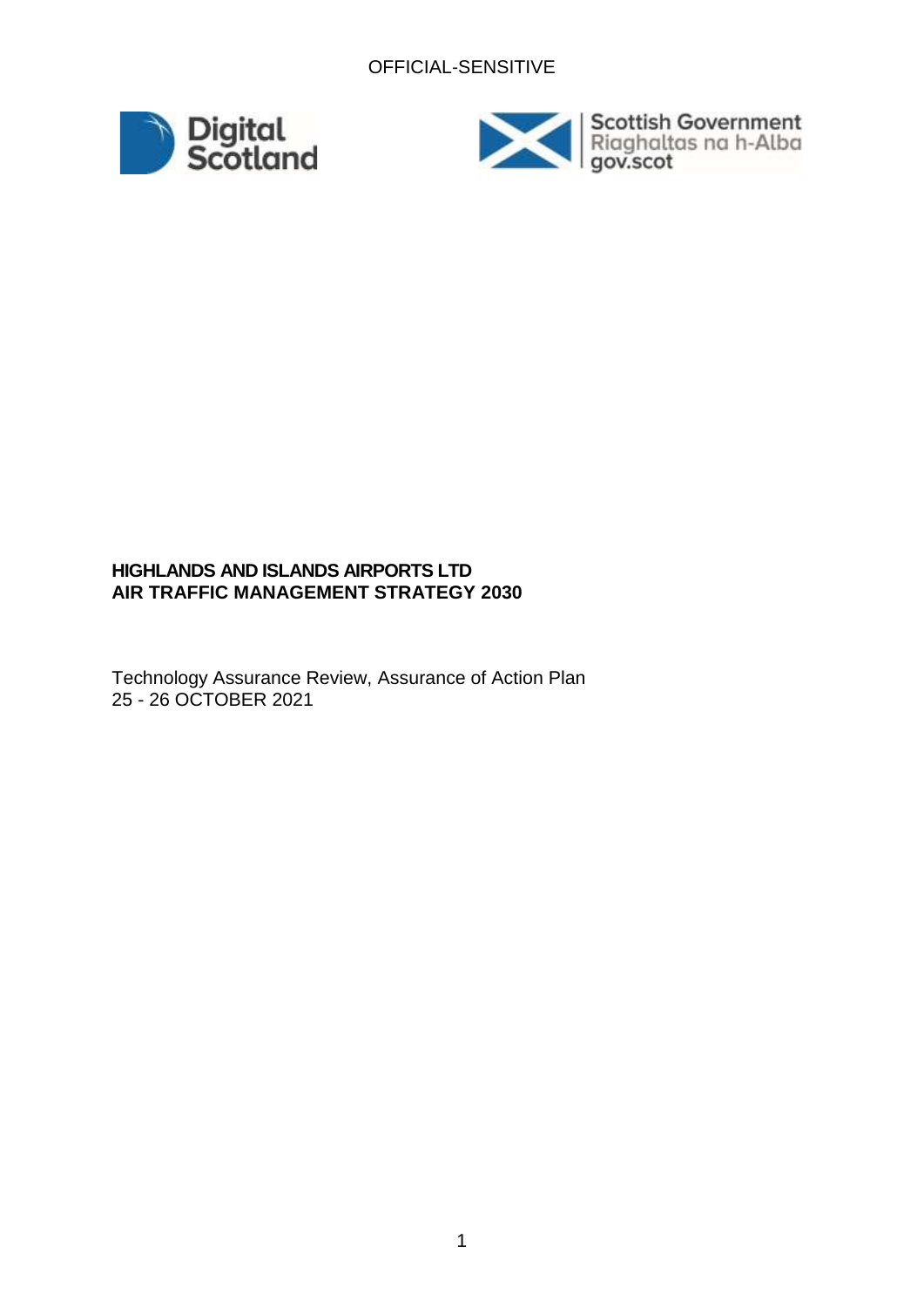| <b>Report status</b>                                                                                                                                  | <b>FINAL</b>                                                                             |
|-------------------------------------------------------------------------------------------------------------------------------------------------------|------------------------------------------------------------------------------------------|
| Date(s) of review                                                                                                                                     | 25/10/2021 to 26/10/2021                                                                 |
| Draft report issued to Digital Assurance<br>Office and Senior Responsible Owner                                                                       | 26/10/2021                                                                               |
| Final report issued to Digital Assurance<br>Office and specified distribution                                                                         | 04/11/2021                                                                               |
| Stop/Go Recommendation<br>(note - Stop/Go recommendation not<br>applicable as Programme is already<br>paused (excepting Sumburgh) pending<br>re-set.) | N/A                                                                                      |
| <b>Delivery Confidence Assessment</b><br>(note - DCA reflects current re-set of<br>Programme rather than programme<br>team performance)               | AMBER/RED                                                                                |
| Senior Responsible Owner                                                                                                                              | [redacted name]<br>Chief Operating Officer, Highlands and<br><b>Islands Airports Ltd</b> |
| <b>Accountable Officer</b>                                                                                                                            | [redacted name]<br>Managing Director, Highlands and<br><b>Islands Airports Ltd</b>       |
| <b>Investment Decision Maker</b>                                                                                                                      | <b>Investment Decision Management</b><br>Board (IDMB), Transport Scotland                |
| <b>Scottish Government's Portfolio</b><br><b>Accountable Officer</b>                                                                                  | [redacted name]<br>Director General, Economy                                             |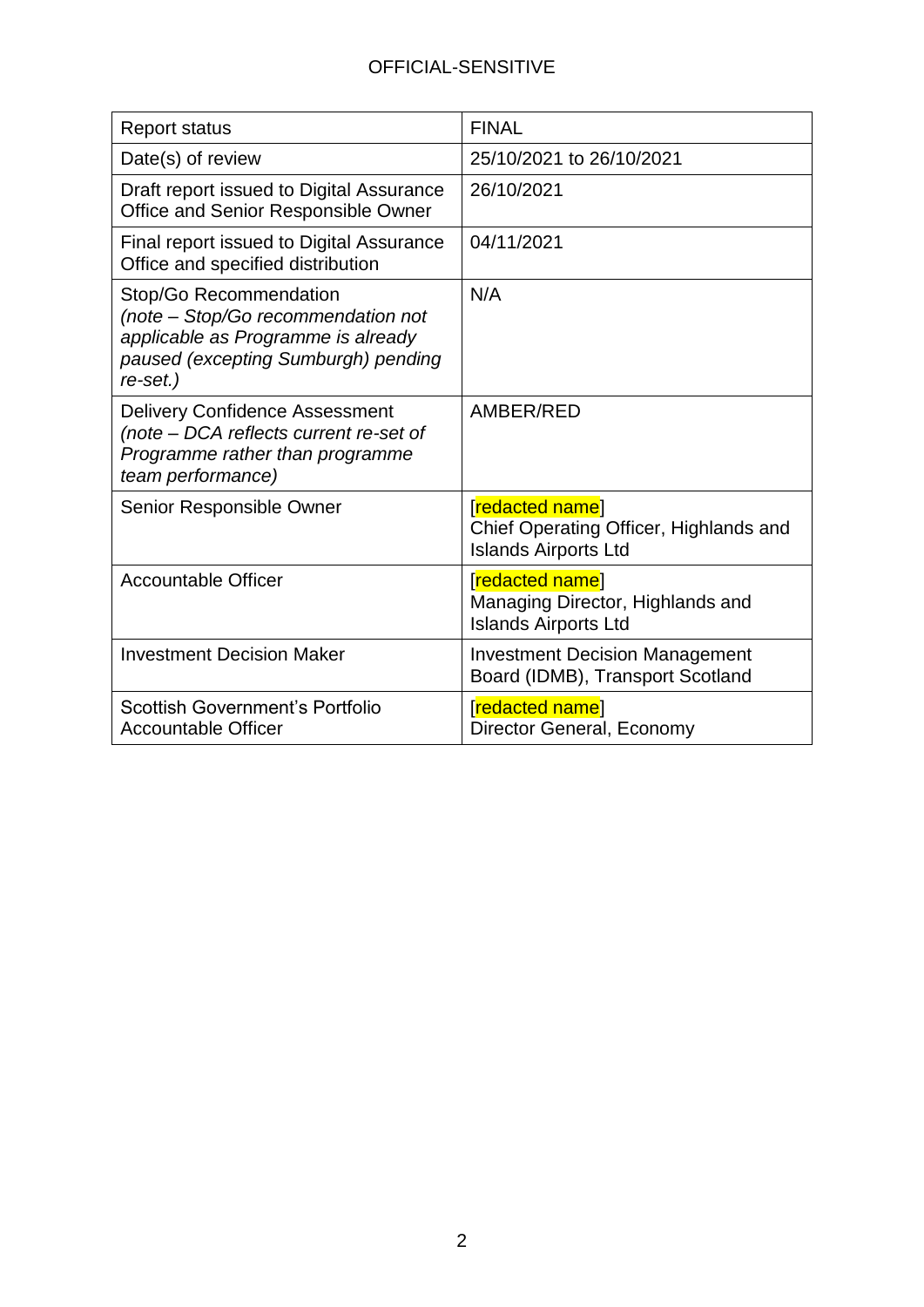| 1.1  |  |
|------|--|
| 1.2  |  |
| 2.   |  |
| 2.1  |  |
| 2.2  |  |
| 2.3  |  |
| 2.4  |  |
| 2.5  |  |
| 2.6  |  |
| 2.7  |  |
| 2.8  |  |
| 2.9  |  |
| 2.10 |  |
| 2.11 |  |
| 2.12 |  |
|      |  |
| 3.1  |  |
| 3.2  |  |
| 3.3  |  |
| 3.4  |  |
|      |  |
| 4.1  |  |
| 5.   |  |
|      |  |
|      |  |
|      |  |
|      |  |
|      |  |
|      |  |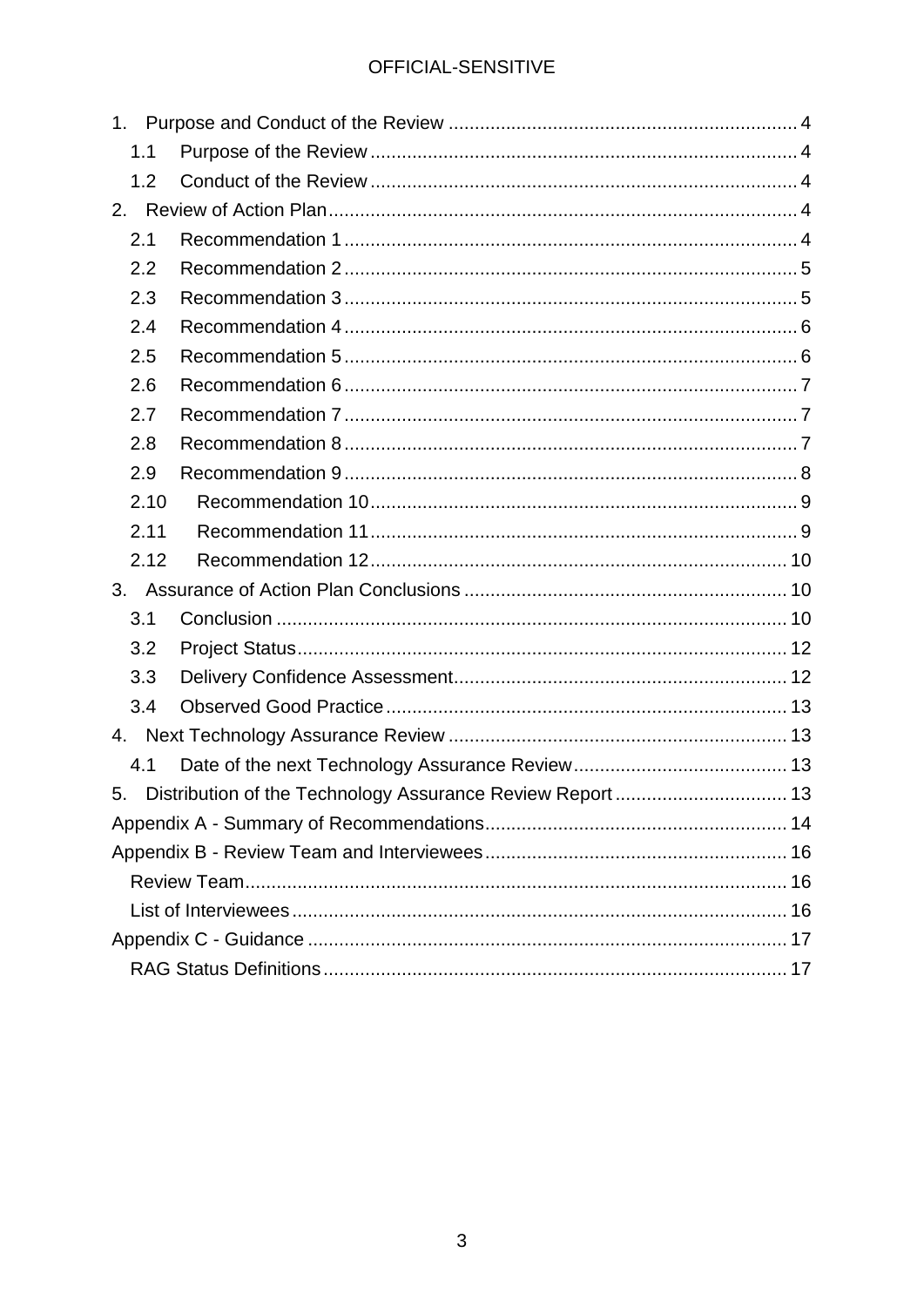## <span id="page-3-1"></span><span id="page-3-0"></span>**1. Purpose and Conduct of the Review**

#### 1.1 Purpose of the Review

1.1.1 The purpose of this Review is to assess the robustness and effectiveness of the ATMS programme team actions to address the recommendations made in the ATMS Programme Health Check carried out in January 2021.

1.1.2 In so doing the Review Team (RT) consider the context in which the recommendation actions had been/are being carried out, together with the significant changes in circumstances which now apply to this Programme.

#### <span id="page-3-2"></span>1.2 Conduct of the Review

1.2.1 The Assurance of Action Plan was carried out from 25/10/2021 to 26/10/2021 by video conference.

1.2.2 The Review Team members and the people interviewed are listed in [Appendix B.](#page-15-0)

1.2.3 The Review Team would like to thank the SRO, the ATMS Programme Team and all interviewees for their support and openness, which contributed to the Review Team's understanding of the project and the outcome of the review. Our thanks also to [redacted name] and **redacted name** for their support and assistance with the logistics and administration of this review.

## <span id="page-3-4"></span><span id="page-3-3"></span>**2. Review of Action Plan**

## 2.1 Recommendation 1

## **The Programme Director should ensure that, if not already set up, project boards for each project are set up, reporting into the programme PMO.**

2.1.1 The Programme has reviewed the need but determined that the current arrangements where all projects report into a single project board chaired by the Programme Director is unchanged. Project activity is largely paused at present whilst a decision on alternative options is made. The RT consider that this recommendation stands as good practice and should be applied to any future Programme project structure.

*2.1.2 RT view is that this recommendation has been considered but currently remains OPEN.*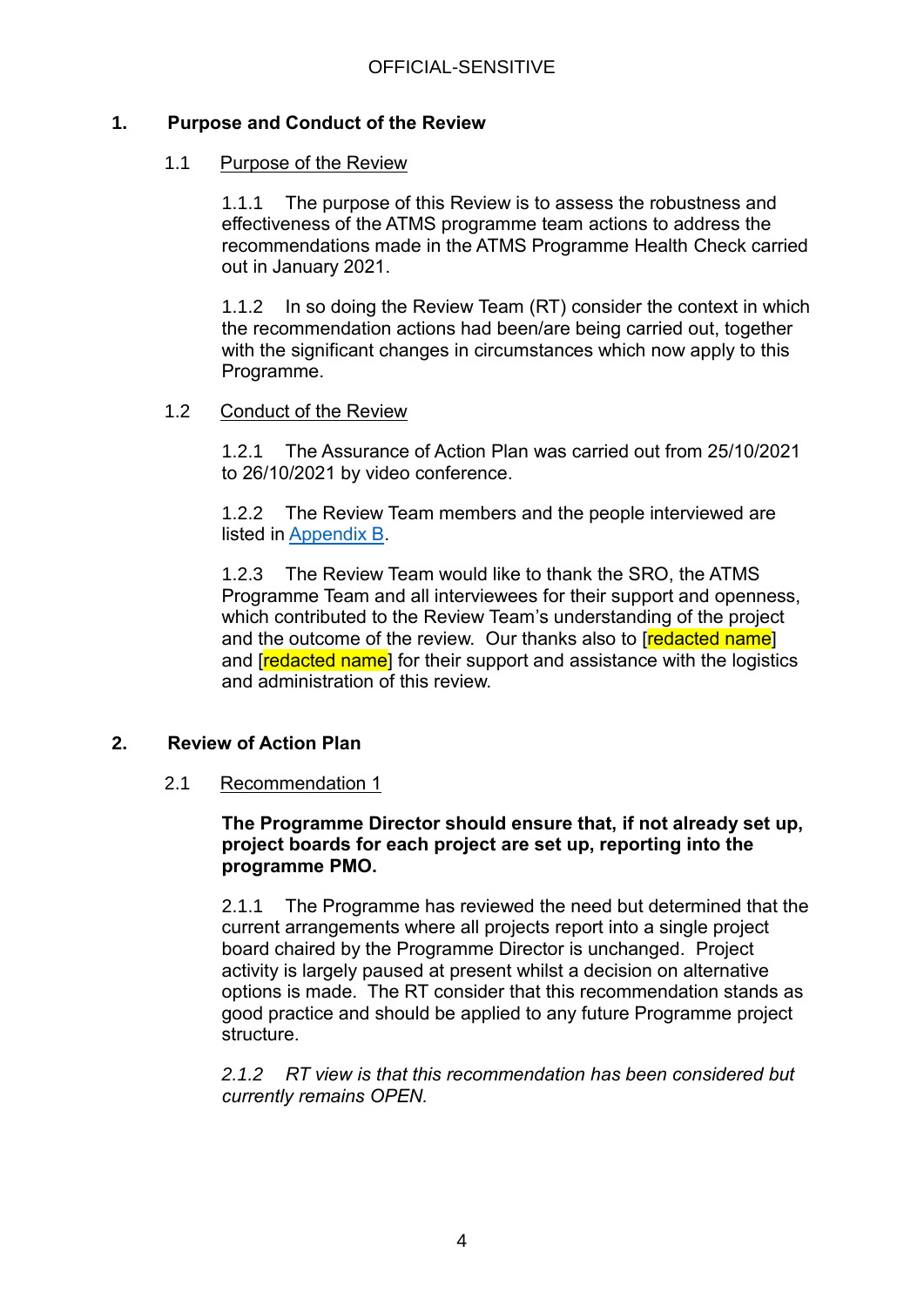## <span id="page-4-0"></span>2.2 Recommendation 2

## **The Programme Director should provide the programme PMO with a clear remit, roles and responsibilities and seek advice on best practice for the structure of a programme PMO.**

2.2.1 Since the previous review in January 2021 the Programme has recruited an experienced Head of Programme Management Office (PMO) who has conducted an audit of current processes and implemented beneficial changes. This is described as being included in the HIAL Project Management Manual (PMM). In the version of the PMM seen by the RT as part of this review (version 1.2 June 2020) there is no specific reference to a PMO or its role and responsibilities.

2.2.2 The RT is pleased to note that the Head of PMO is further developing the draft ATMS specific PMM. The PMO is mentioned but not a description of the PMO role and remit.

2.2.3 The RT is assured to find that a suitably experienced and skilled individual is now in charge of the PMO. However, we note that the level of resource available to the PMO is still less than will be needed once the revised Programme delivery option and direction is determined. In addition, the role and remit of the PMO should be specifically recognised in the PMM to ensure clarity.

*2.2.4 The RT consider that this recommendation has been partially addressed and should be considered OPEN until the ATMS PMM is updated to include specific reference to the PMO.*

**Recommendation 1: The SRO should ensure that the ATMS specific PMM includes a specific reference to the role and remit of the PMO.**

## <span id="page-4-1"></span>2.3 Recommendation 3

**The Programme Director should review the consistency and adequacy of documentation at project level across all projects.**

2.3.1 This action was considered as part of the HIAL audit carried out by the Head of PMO. The RT is assured that a comprehensive review of documentation was carried out and that suitable templates are set out as part of the HIAL PMM. We are pleased to note that the Head of PMO is now monitoring the use of the templates by projects and has also instituted a regime of version control on documentation.

*2.3.2 The RT consider that the action is complete and the recommendation can be considered CLOSED.*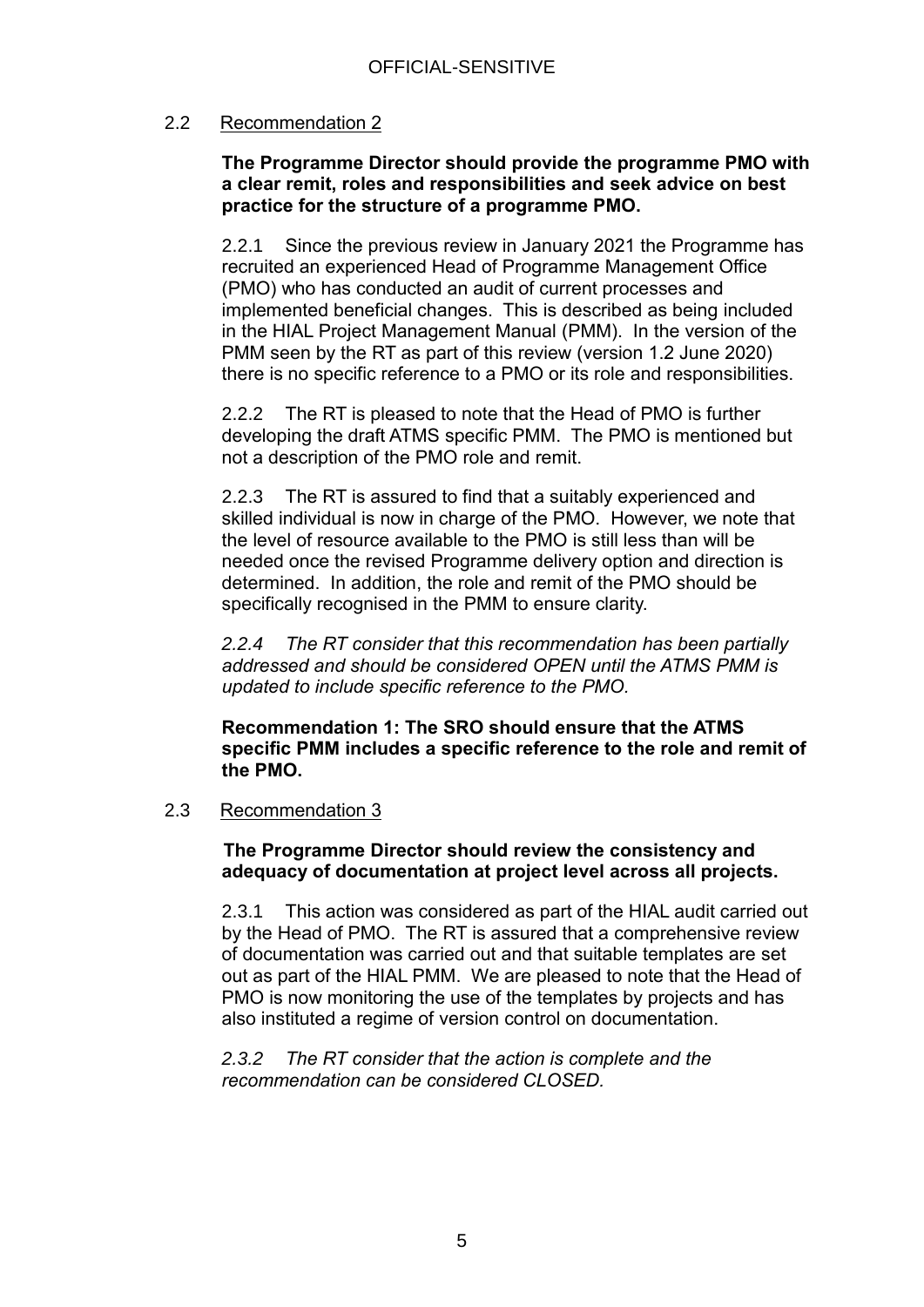## <span id="page-5-0"></span>2.4 Recommendation 4

**The SRO should ensure that the programme develops an overarching Programme Resource Plan with a cascade down to discrete Project Resource Plans for each project. In particular, there is an urgent need to develop a resource plan for the current RTS procurement and the next stage of delivery.**

2.4.1 The Programme reports having taken action to ensure all projects have a resource plan and these are brought together in the ATMS Resource Tracker. The RT saw evidence of a comprehensive Resource Tracker covering the year 21/22 to 23/24 but note that this will need to be revisited once the new Programme scope and direction of travel has been determined. In addition, reference to Programme resource is made in the draft ATMS Programme Management Plan (MQ update) referenced in para 2.1.4. This document will also need to be updated to reflect the new Programme scope when known.

2.4.2 In consideration of the current review of delivery options, resource needs will need to be re-considered depending on the outcome of that deliberation. However, concerns remain as to the adequacy of baseline resource. The RT notes that insufficient resource is one of the "Common Causes of Project/Programme Failure" cited by the National Audit Office and Infrastructure Projects Authority (IPA). Failure to allow for sufficient resource will pose an ongoing risk to successful delivery of ATMS.

*2.4.3 The RT considers that the resource requirement should be revisited once the revised Programme direction and scope are known. This recommendation should be considered CLOSED for the scope of work to which it applied.*

**RECOMMENDATION 2: The SRO should ensure that the resource need for the Programme is revisited once the revised scope and direction of travel is known.** 

## <span id="page-5-1"></span>2.5 Recommendation 5

**The Programme Director should establish a clear Risk Management Hierarchy with an overarching Programme Risk Register that "flows down" and back from the individual Project Risk Registers. There should be a clear Risk Management Strategy as a discrete document and this should be managed through the Programme PMO.**

2.5.1 The Head of PMO has instituted a review of the Programme Risk Management process and there is a clear tracker of planned risk review meetings for 2021. No discrete Risk Management Strategy was evident but the Risk Management process is described in the HIAL and the draft ATMS (section 6.1) PMMs.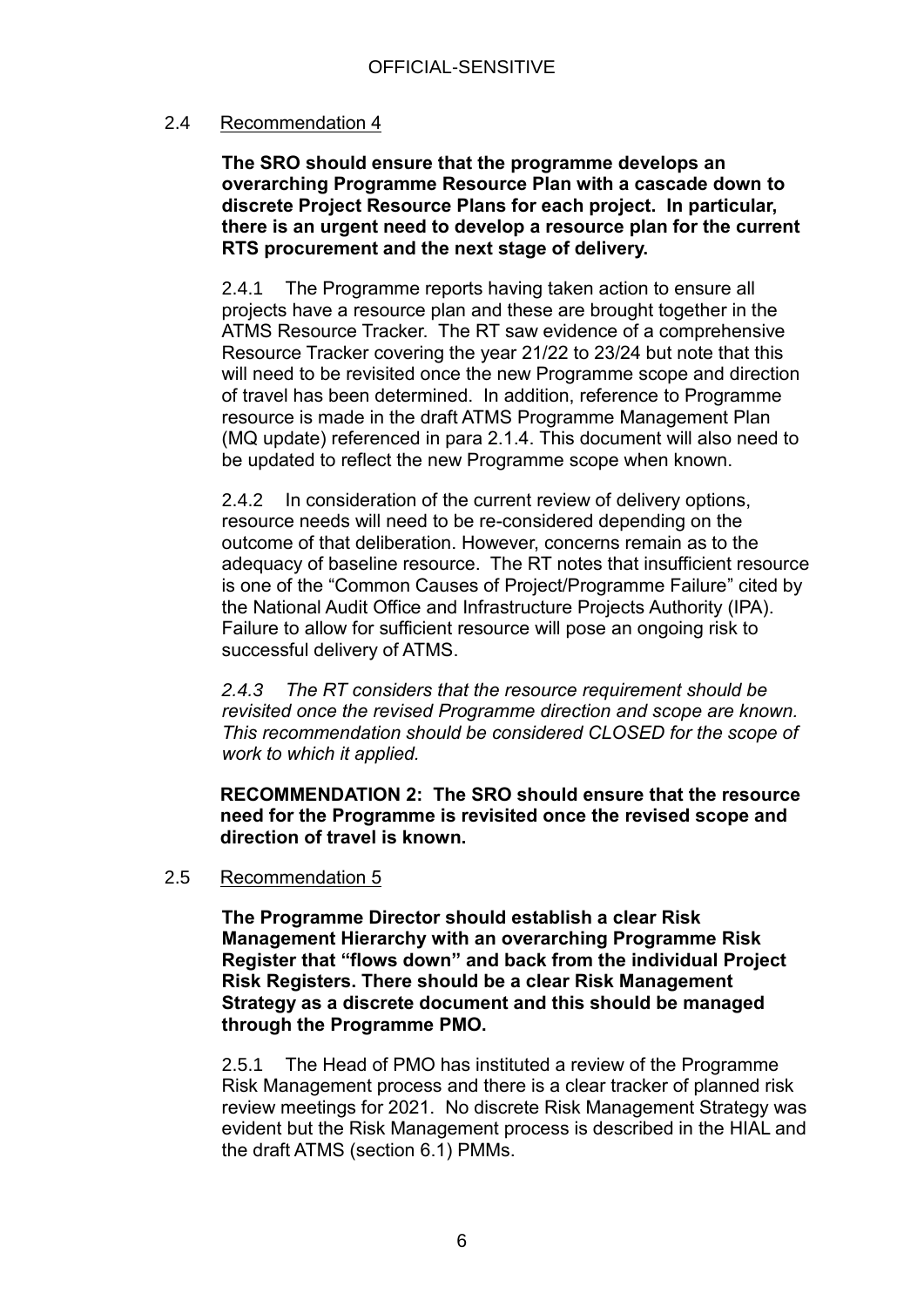*2.5.2 The RT is content that this recommendation has been adequately addressed and should be CLOSED.*

## <span id="page-6-0"></span>2.6 Recommendation 6

## **The Programme Director should review the suitability of the programme current IMS both for detailed use and as a vehicle for informing senior management on progress.**

2.6.1 The RT has seen evidence of a Level 3 schedule which has been developed and introduced as a result of the Programme response to this recommendation. The current Level 3 programme is based on an initial view of the Option 3 solutions that are being developed for consideration by the HIAL Board and Transport Scotland. It currently shows a Programme completion of August 2026.

*2.6.2 The RT is content that this recommendation has been appropriately addressed and should be CLOSED.*

## <span id="page-6-1"></span>2.7 Recommendation 7

**The SRO should ensure that the approvals and escalation routes for decision making on the programme are formally documented and, where appropriate, aligned with and referenced to those of the HIAL organisation, for example the Framework Agreement, matters reserved for the Board and more delegated authorities, to avoid unnecessary delays. Access to the HIAL Framework Agreement and other corporate documents should be made easily accessible to all. Where these are contained in a number of documents consideration should be given to consolidating them in a summary form or providing links for ease of access.**

2.7.1 The current approvals and escalation routes are historic. As a result of the Health Check Review, a review of these is currently underway, including Transport Scotland. At the time of this Assurance of Action Plan this is a work in progress. No specific timeline has been agreed for completion.

*2.7.2 The RT commends the Programme for its action thus far. This recommendation is considered CLOSED in its current form. The question of appropriate approvals and escalation routes should be reconsidered through future assurance when project delivery restarts.*

## <span id="page-6-2"></span>2.8 Recommendation 8

**The SRO should commission the programme to set up either an ODA to "balance" the SDA and ensure that Operational needs are fully considered in any changes or combines both functions into one Design Authority**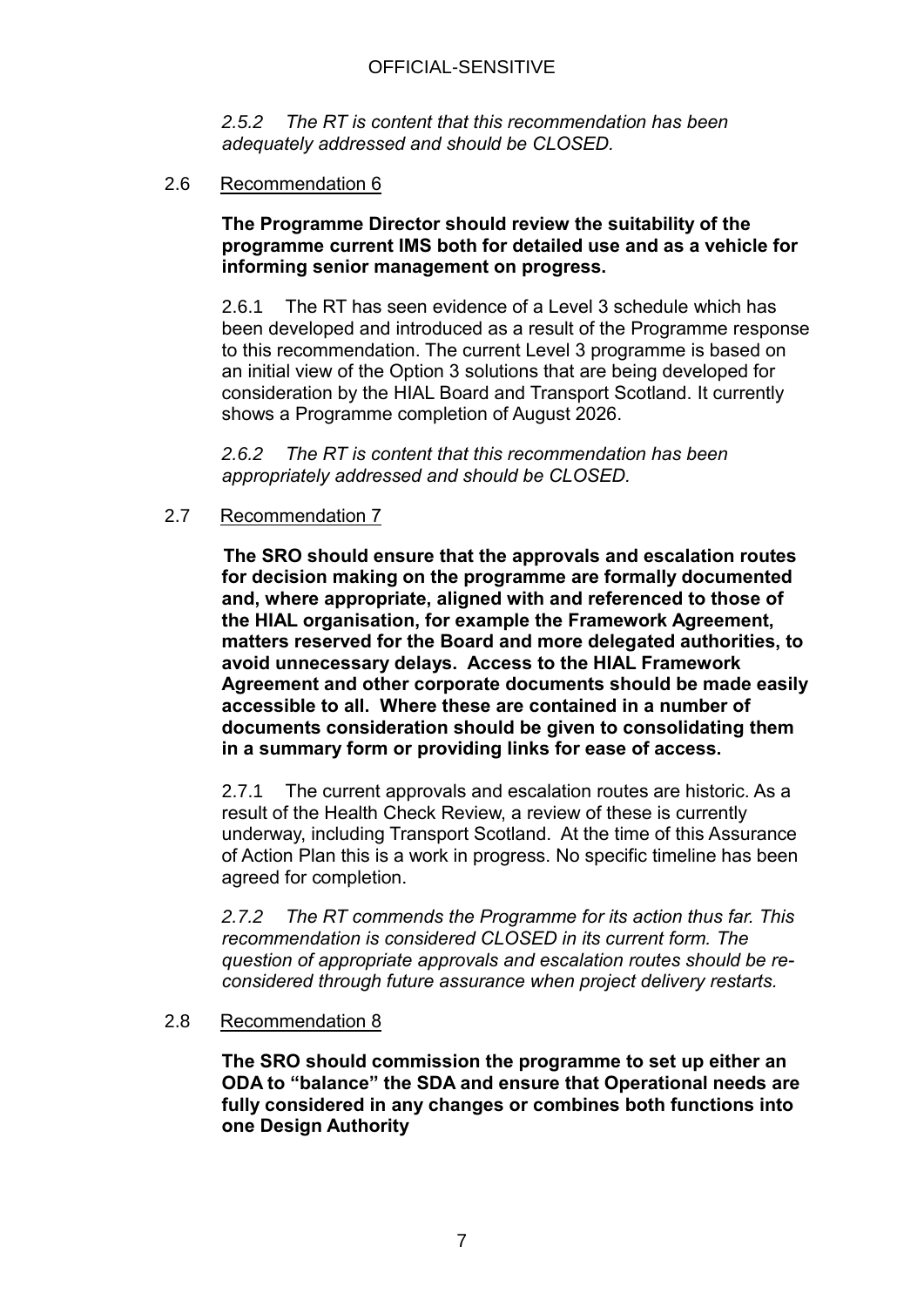2.7.1 The principal of having an Operational Design Authority (ODA) alongside the Systems Design Authority (SDA) is established. At this stage, the ODA consists of one individual, the current Air Traffic Control (ATC) lead. Because of the recent pause on the Remote Tower Solution (RTS) and other projects, the function of ODA has not yet been tested and future development remains to be determined. There is a concern that this pause in activity may create a risk of loss of that individual. In any event, to be effective the ODA needs to be broader in its skills base and to include business input and elements of systems capability.

2.7.3 There now needs to be a plan for ongoing maturity of the function of the ODA with additional membership needs identified. The relationship between then ODA and the SDA also needs to be defined and documented in the PMM.

*2.7.2 The RT consider the recommendation to have been completed in its current form and should be CLOSED.*

**Recommendation 3: The SRO should ensure that a plan for further maturing of the now established ODA function is put in place. This should include further membership, definition of the remit of the function and its relationship to the SDA, and documentation of same in the Programme PMM.**

## <span id="page-7-0"></span>2.9 Recommendation 9

**The SRO should ensure that the processes for approval and sign off on the programme are formalised; where necessary aligned to the HIAL organisational processes and where necessary amended to meet the needs of the programme. These should then be published and made accessible to existing and new programme members as well as HIAL staff to ensure full visibility and transparency.** 

2.9.1 The HIAL Board has agreed the processes for approval and sign off for the programme. In addition, the RT understand that the financial sign off delegation for the SRO and Programme have been raised. The processes are now defined and documented in the draft ATMS PMM which should be circulated once finalised.

*2.9.2 The RT consider that this recommendation has been sufficiently addressed and should be considered CLOSED with a new recommendation that the ATMS PMM should be circulated comprehensively when finalised.*

## **Recommendation 4: The SRO should ensure that the ATMS PMM should be circulated comprehensively when finalised**.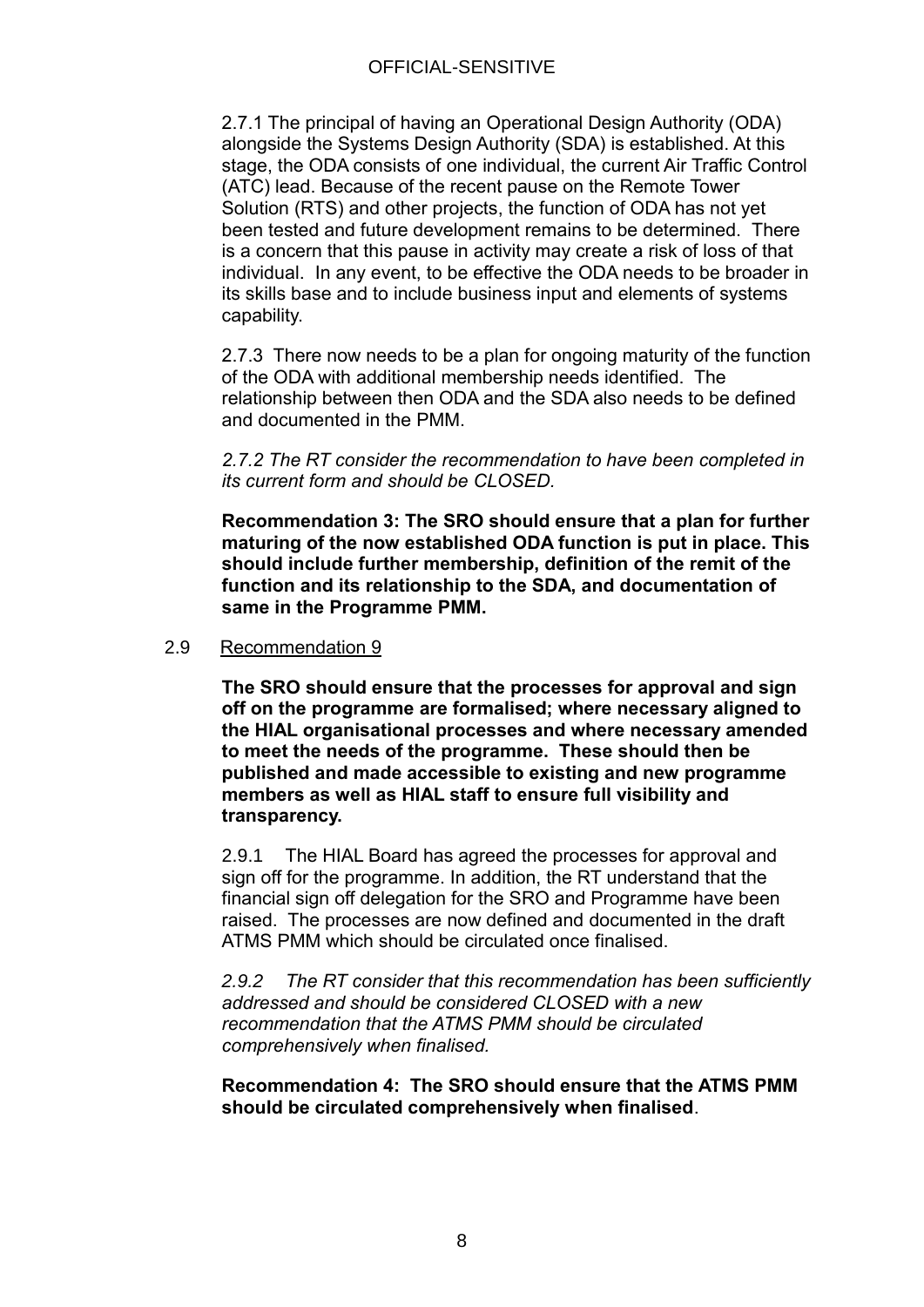## <span id="page-8-0"></span>2.10 Recommendation 10

**The SRO should ensure that the governance structure for the Programme is reviewed, fully documented and approved. The document should clearly detail the relationship between the Programme, the HIAL Board and Transport Scotland. Where necessary the document should reference other key documents detailing key governance arrangements between HIAL and key governance groups/stakeholders that are relevant to the programme. The SRO should also initiate an annual review of governance effectiveness. This should include a review of the membership of the programme board and other governance groups to ensure it continues to be relevant.** 

2.10.1 An overall governance structure review is ongoing, including discussions with Transport Scotland.

2.10.2 The decision to cancel the RTS and pause the Centralised Surveillance Centre (CSC) procurements together with other projects in the ATMS Programme, has resulted in a request from the HIAL Board and Transport Scotland for a further review of alternative options. This is currently targeted for the December HIAL Board for decision in the first instance.

2.10.3 To meet the above deadline and support fast, flexible decision making, the Programme has introduced an interim governance structure of a focused Steering Committee (Programme Level) meeting weekly and a separate Sub Committee of the HIAL Board, meeting every 2 weeks. Interviewees felt that this interim structure is working well and could provide the basis of a model for future governance.

2.10.4 On the HIAL Board, the Transport Scotland representative has been changed. The new attendee is a Non-Executive understood to have extensive experience at senior level in the industry. This is viewed as a positive move. The principal of regular governance reviews has been accepted.

*2.10.5 The RT is assured that the recommendation has been sufficiently addressed and should be considered CLOSED.*

## <span id="page-8-1"></span>2.11 Recommendation 11

**The SRO should ensure that ample time is allowed for the evaluation preparation phase, including provision for "dry runs" to reinforce embedding of the training provided. Resources should be fully committed to the evaluation activity and time blocked out in diaries to ensure sufficient uninterrupted focus.** 

2.11.1 The Programme action to address this recommendation demonstrates a positive intention. From interviews, the RT is assured that sufficient resource was allocated for sufficient time to ensure a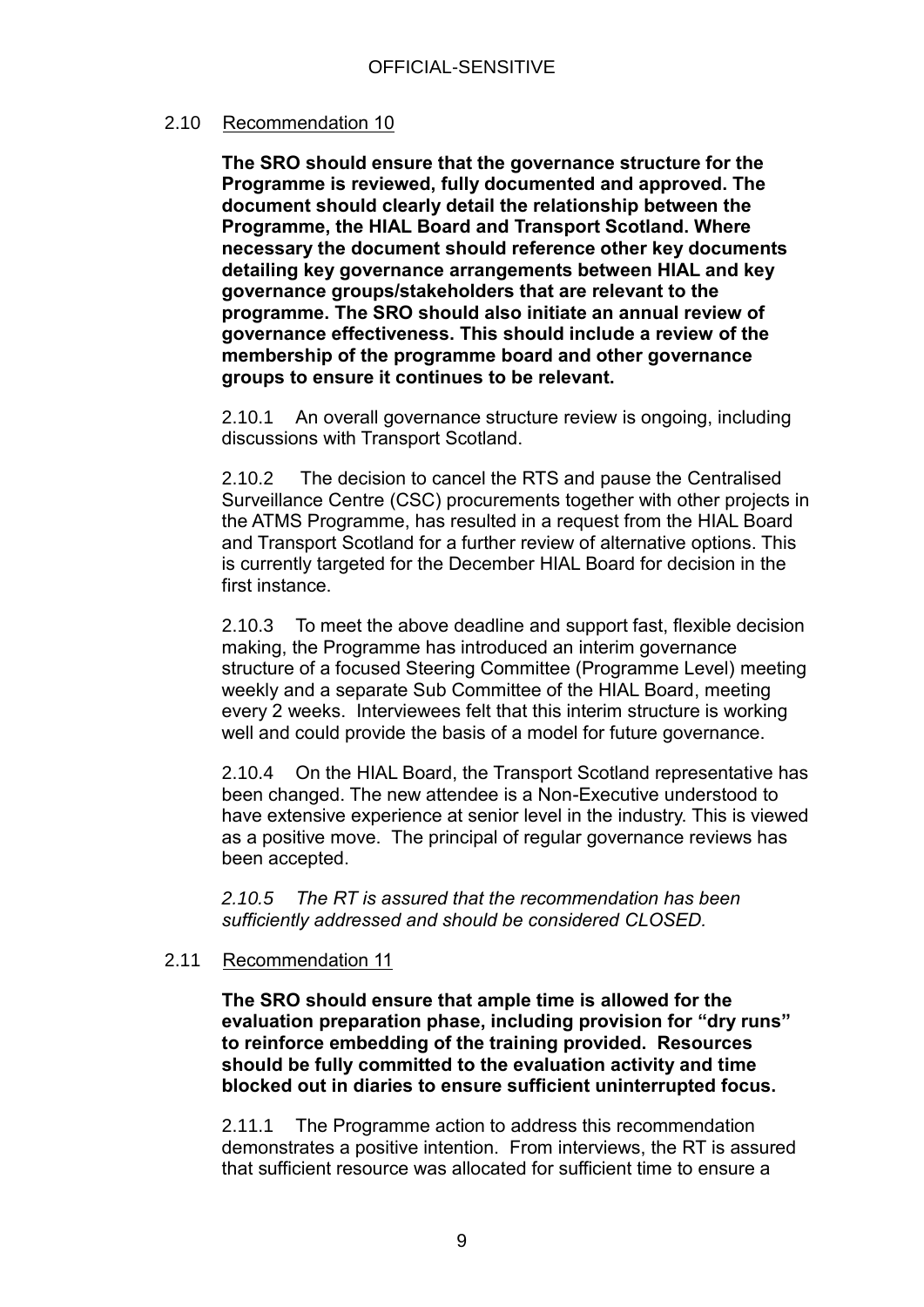robust evaluation process for the RTS procurement. The "dry run" was constrained to a briefing on the process and what was expected on the first morning of evaluation period due to lack of time.

2.11.2 The principles of "ring fencing" of resource and time allocation for a full "dry run" should be embedded in HIAL Procurement Manuals and the ATMS PMM for complex procurements in the future.

*2.11.3 The RT consider that the spirit of the recommendation was addressed and that this recommendation should be CLOSED.*

**Recommendation 5: The Programme Director should ensure that the principles of "ring fencing" of resource and time allocation for a full "dry run" should be embedded in HIAL Procurement Manuals and the ATMS PMM for complex procurements in the future.**

## <span id="page-9-0"></span>2.12 Recommendation 12

**The SRO should ensure that the programme provides clear instructions on the internal assurance process to be followed and use the DAO independent reviews at key stages of the major procurements – prior to issuing the ITT, before award of contract and a series of Delivery review before commissioning of a service into BAU. For RTS there should be at least one review during implementation and a review prior to transition of RTS into each airport.**

2.12.1 The Programme has reviewed its assurance processes and is in the process of agreeing with DAO a series of regular (quarterly) meetings and developing an integrated assurance plan.

*2.12.2 The RT saw evidence of the draft plan as provided in documentation and is content that this recommendation is being sufficiently addressed and can be considered CLOSED.*

## <span id="page-9-2"></span><span id="page-9-1"></span>**3. Assurance of Action Plan Conclusions**

## 3.1 Conclusion

3.1.1 The Programme has responded positively to all the recommendations made in the January 2021 Health Check Review. The RT considers that 10 of the 12 recommendations should now be considered closed.

3.1.2 However, since the last review a number of significant events have crystallised which have resulted in the need for the Programme to pause activities (with the exception of Sumburgh Radar which is in the final stages of delivery) pending a review of available alternative delivery options and a decision from HIAL Board and Transport **Scotland**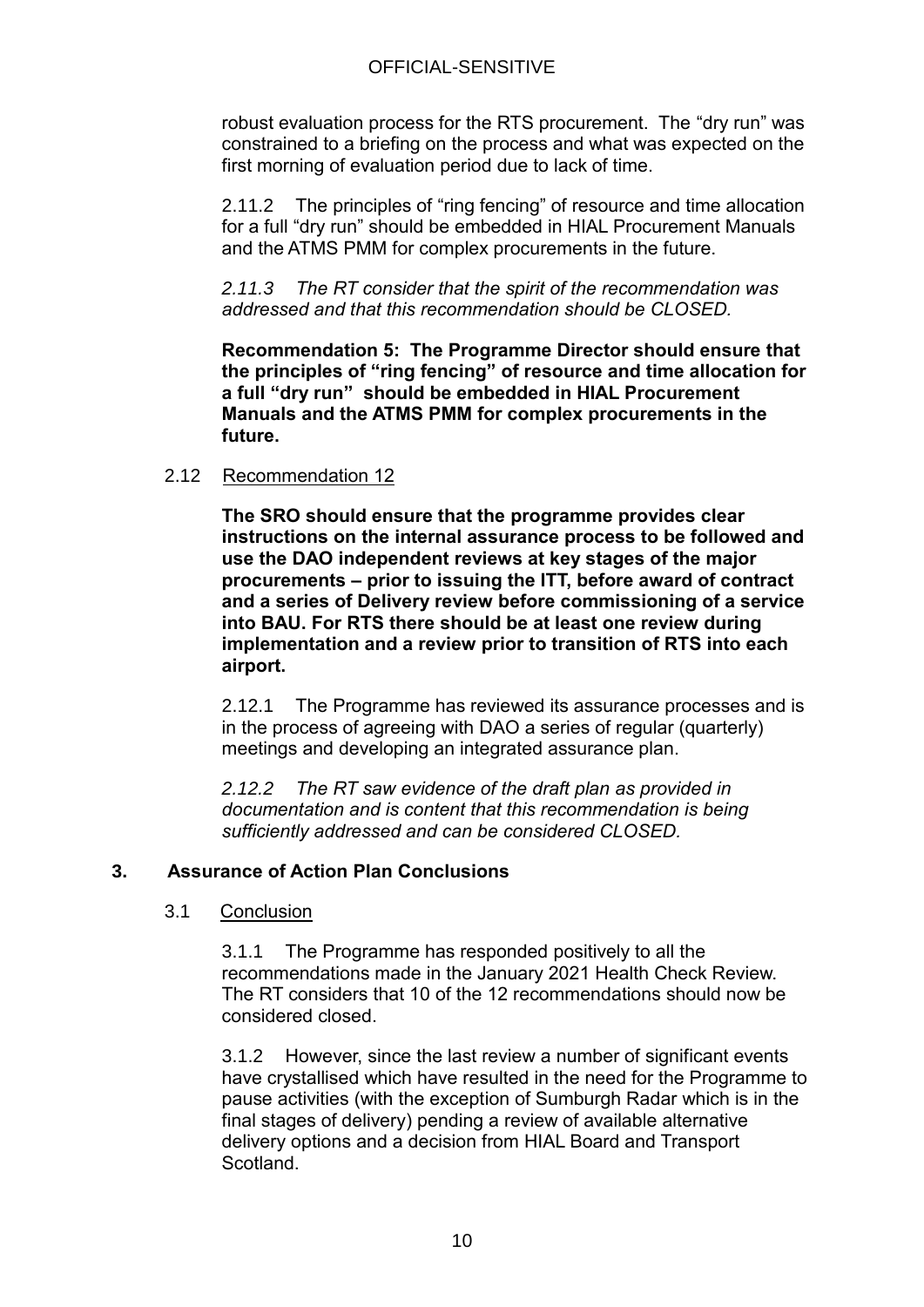3.1.3 It has become evident from the RTS procurement and the SCS RIBA 3 design that the Programme is, in its current form, exceeds the programme budget.

3.1.4 The current RTS procurement has been cancelled following a review that also included the broader impacts of COVID, other developments within HIAL's operating environment, and the discussions with the Trade Union on the delivery of the ATMS programme. Tenderers were advised of this on 25/10/21. A new procurement will need to be run depending on the final option selected.

3.1 5 Prior to the cancellation of the RTS procurement, the ongoing industrial action by the Air Traffic Control Officers was suspended (from 12 noon on 25/10/21). A framework for discussion has been agreed that will focus on provision of surveillance services from a Combined Surveillance Centre in Inverness, alongside the remote provision of Inverness Remote Tower services, and the local tower service provision at other HIAL airports.

3.1.6 The Programme is now heavily engaged in working through the detail of options to present to the HIAL Board and subsequently to the Transport Scotland IDMB. Much will depend on the option finally selected which could also be the "Do Nothing" option. The RT notes that, even if this option is chosen there will still need to be expenditure to replace/refurbish existing aging assets.

3.1.7 The RT consider that the Programme has responded very positively to the recommendations, closure on some of which is not in the Programme's control. We commend the focus and speed with which actions have been initiated.

3.1.8 The actions taken to complete the recommendations from the health check on 25/10/21 would, in normal circumstances, resulted in a Delivery Confidence of AMBER against the original programme scope as the programme is in a better position to move forward. However, due to the current uncertainty on the exact future scope and the significant cost, governance, and regulatory hurdles that any new proposal are likely to face, the RT view is that, pending a further health check on the Programme under the new scope when determined, the overall delivery confidence assessment should be retained at AMBER/RED. Had the RTS procurement been able to proceed to award of contract, actions taken by the Programme against the Health Check recommendations would have resulted in a re-calibration of the Delivery Confidence to AMBER. The RT note also that delivery of the Sumburgh Radar is ongoing and not affected by the pause on the other areas of the ATMS programme.

3.1.9 The RT would also like to note that the AMBER/RED rating is in no way a reflection on the programme team or leadership or the response to the recommendations of the health check. Rather it reflects the circumstances in which the Programme now finds itself.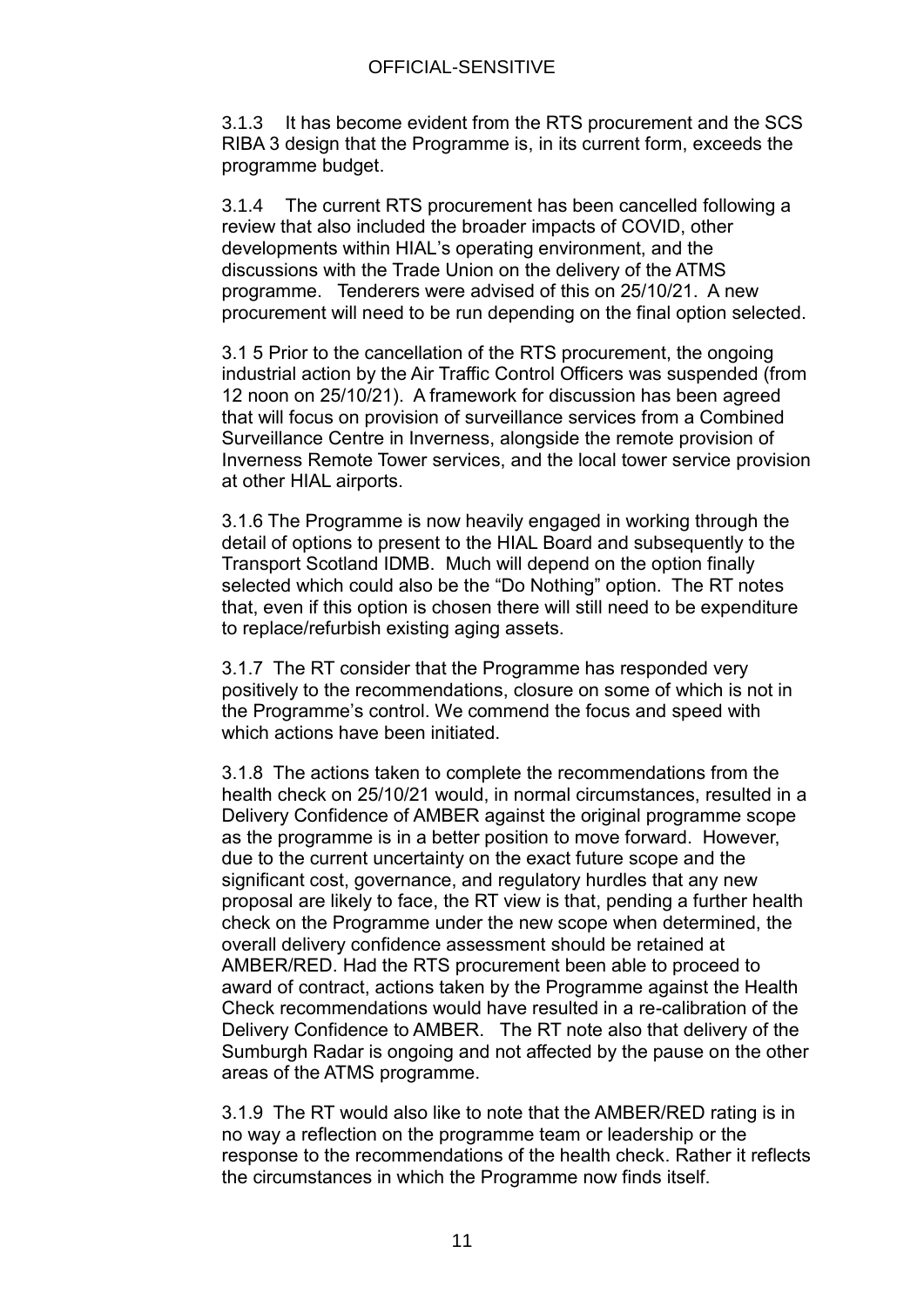3.1.10 The RT has made additional recommendations to guide the programme in achieving best-practice delivery. These will be considered as part of further health check activities on the new scope.

3.1.11 The RT notes however, that there remain a number of significant risks for the Programme in whatever form it finally takes. Principle amongst these is lack of sufficient resource in the Programme Team, particularly at administrative and support levels. There is also a risk of delay in making the decision on how to go forward which would lead to a serious loss of momentum and morale amongst the Programme Team and could lead to loss of critical and scare skills and experience.

**Recommendation 6: The SRO should emphasis to the HIAL Board and Transport Scotland the critical importance of an early decision on the way forward, together with the need to ensure that the Programme has sufficient resource to support successful delivery in future.** 

## <span id="page-11-0"></span>3.2 Project Status

3.2.1 The Review Team recommend that the programme should *proceed to the next stage (see para 3.2.3 below)*. Where a "Stop" recommendation has been given the specific recommendations which must be addressed prior to a review of this status are highlighted within the Summary of Recommendations at [Appendix A.](#page-13-0)

3.2.2 The RT note that the Sumburgh Radar project element of the ATMS Programme is still delivering and not affected by the pause on the remaining ATMS scope.

3.2.3 In the case of the ATMS scope affected by the current pause, the "next stage" is the re-set of the Programme scope.

## <span id="page-11-1"></span>3.3 Delivery Confidence Assessment

3.3.1 The Review Team finds that the overall delivery confidence assessment is **Amber/Red** in consideration of the current pause on activity whilst alternative options are considered. *Had the programme progressed in its original form the rating would have been Amber in terms of its improved ability to deliver.* 

3.3.2 The RT recommends that a further Health Check be undertaken once the new scope and direction of the Programme is approved in order to assess readiness to move forward and re-affirm the business case.

3.3.3 The RAG status definitions are shown at [Appendix C.](#page-16-0)

## **Recommendation 7: The SRO should consider a further Health Check once the new scope and direction of the Programme is**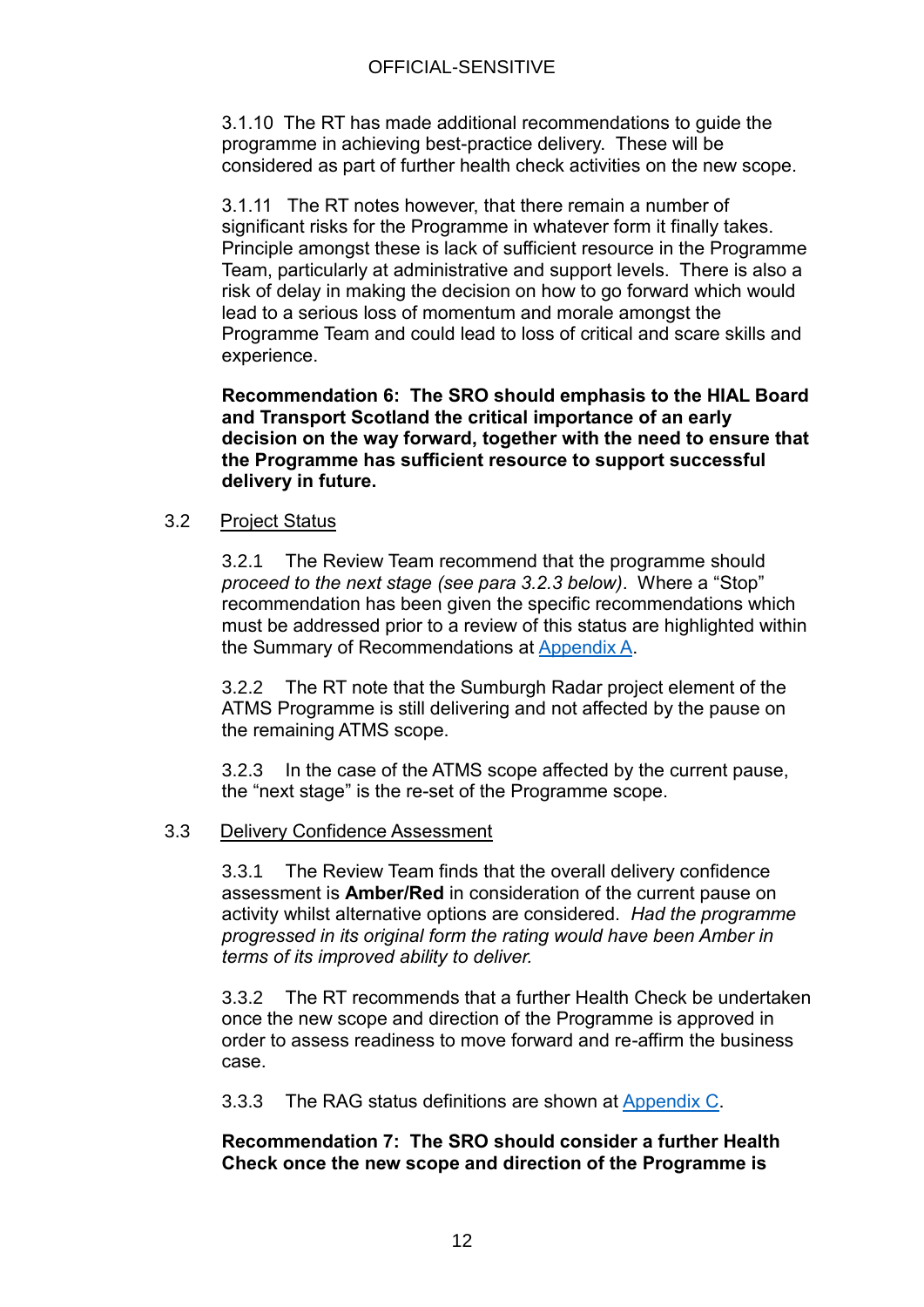## **approved in order to assess readiness to move forward and reaffirm the business case.**

- <span id="page-12-0"></span>3.4 Observed Good Practice
	- 3.4.1 Strong Programme leadership and direction
	- 3.4.2 Active Lessons Learned culture

## <span id="page-12-2"></span><span id="page-12-1"></span>**4. Next Technology Assurance Review**

4.1 Date of the next Technology Assurance Review

4.1.1 The next Technology Assurance Review, Health Check (incorporating elements of Pre-Procurement) review on the RTS is recommended in Q2 2022 when the new Programme scope and direction of travel has been determined and signed off by the HIAL Board and Transport Scotland

## <span id="page-12-3"></span>**5. Distribution of the Technology Assurance Review Report**

5.1.1 The contents of this report are confidential to the Digital Assurance Office (DAO) and owned by them. It is for the DAO to consider when and to whom they wish to make the report (or any part of it) available, however Senior Responsible Owners will be consulted regarding the distribution of the report and are free to distribute the final version of the report to the programme/project team, as deemed appropriate, to enable governance obligations to be met.

5.1.2 The DAO will copy the full report to the project's Accountable Officer and also to the Scottish Government's Internal Audit Division and Portfolio Accountable Officer where these are relevant.

5.1.3 The DAO will provide a copy of the report to the Review Team Members involved in any subsequent review as part of the preparatory documentation needed for Planning Meetings.

5.1.4 Freedom of Information and any other requests for copies of the report should be directed to the DAO at [DigitalAssurance@gov.scot.](mailto:DigitalAssurance@gov.scot)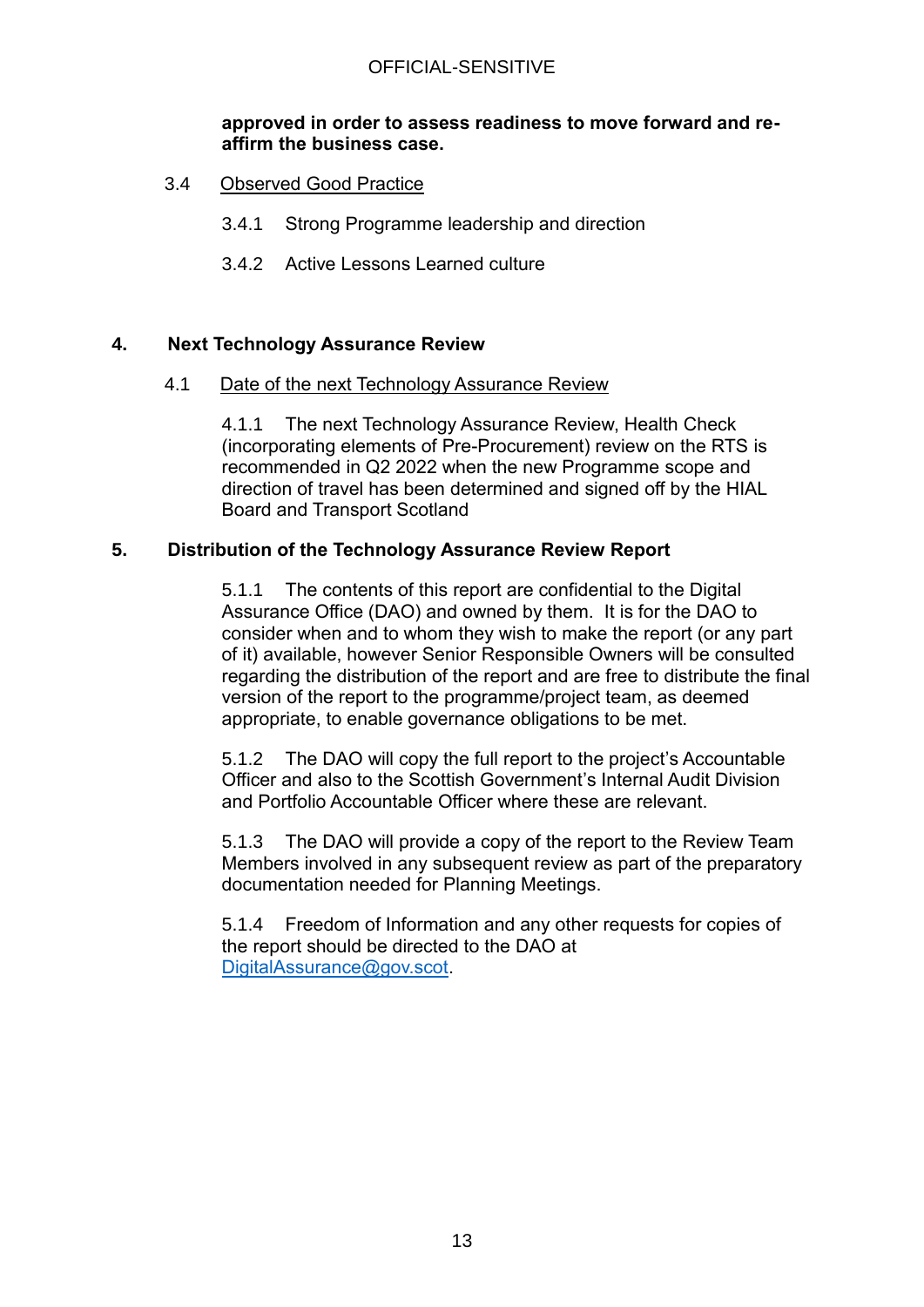# <span id="page-13-0"></span>**Appendix A - Summary of Recommendations**

| Ref.<br>No.    | <b>Report</b><br>section<br>heading | <b>Recommendation</b>                                                                                                                                                                                                                                                                             | <b>Status</b><br>(critical /<br>essential /<br>recommended)                                         |
|----------------|-------------------------------------|---------------------------------------------------------------------------------------------------------------------------------------------------------------------------------------------------------------------------------------------------------------------------------------------------|-----------------------------------------------------------------------------------------------------|
| R <sub>1</sub> | 2.1                                 | The SRO should ensure that the ATMS<br>specific PMM includes a specific<br>reference to the role and remit of the<br>PMO.                                                                                                                                                                         | <b>Essential</b><br>Within one<br>month                                                             |
| R <sub>2</sub> | 2.1                                 | The SRO should ensure that the<br>resource need for the Programme is<br>revisited once the revised scope and<br>direction of travel is known.                                                                                                                                                     | Essential $-$ as<br>soon as the<br>Programme<br>has a firm<br>scope                                 |
| R <sub>3</sub> | 2.1                                 | The SRO should ensure that a plan for<br>further maturing of the now established<br>ODA function is put in place. This<br>should include further membership,<br>definition of the remit of the function<br>and its relationship to the SDA, and<br>documentation of same in the<br>Programme PMM. | <b>Essential</b><br>Within 3<br>months                                                              |
| R <sub>4</sub> | 2.1                                 | The SRO should ensure that the ATMS<br><b>PMM should be circulated</b><br>comprehensively when finalised.                                                                                                                                                                                         | Recommended                                                                                         |
| R <sub>5</sub> | 2.1                                 | The Programme Director should ensure<br>that the principles of "ring fencing" of<br>resource and time allocation for a full<br>"dry run" should be embedded in HIAL<br><b>Procurement Manuals and the ATMS</b><br>PMM for complex procurements in the<br>future.                                  | <b>Essential</b><br>Within 3<br>months                                                              |
| R <sub>6</sub> | 3.1                                 | The SRO should emphasis to the HIAL<br><b>Board and Transport Scotland the</b><br>critical importance of an early decision<br>on the way forward, together with the<br>need to ensure that the Programme has<br>sufficient resource to support<br>successful delivery in future.                  | Critical<br>Before the<br>December 21<br><b>HIAL Board</b><br>and Transport<br><b>Scotland IDMB</b> |
| R7             | 3.3                                 | The SRO should consider a further<br>Health Check once the new scope and                                                                                                                                                                                                                          | Recommended                                                                                         |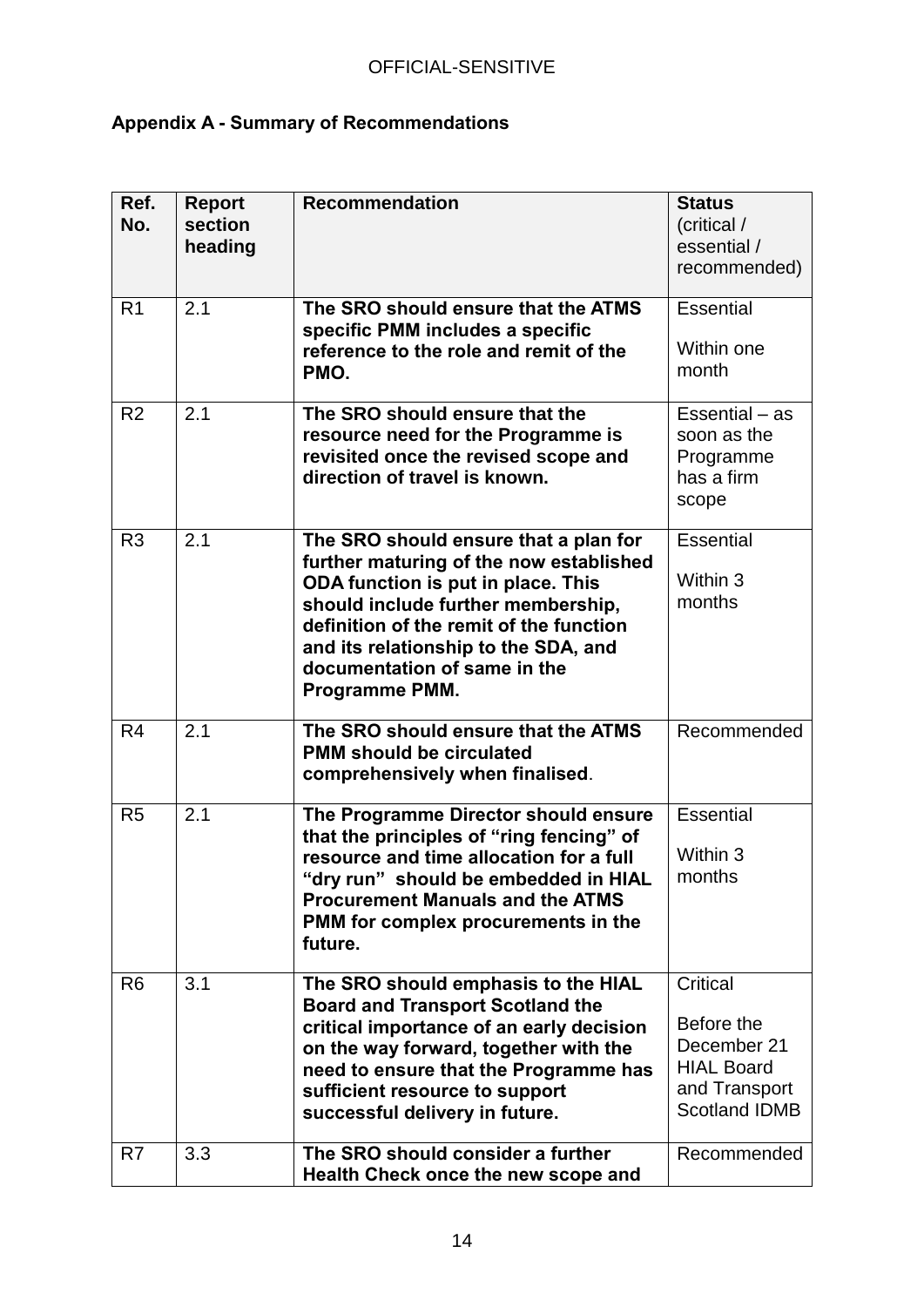| Ref.<br>No. | <b>Report</b><br>section<br>heading | <b>Recommendation</b>                                                                                                         | <b>Status</b><br>(critical /<br>essential /<br>recommended) |
|-------------|-------------------------------------|-------------------------------------------------------------------------------------------------------------------------------|-------------------------------------------------------------|
|             |                                     | direction of the Programme is approved<br>in order to assess readiness to move<br>forward and re-affirm the business<br>case. |                                                             |

Each recommendation has been given Critical, Essential or Recommended status. The definition of each status is as follows:

| <b>Critical</b>    | The recommendation requires to be actioned before the<br>project can be given approval by the Digital Assurance Office<br>to move to the next stage of the project. |
|--------------------|---------------------------------------------------------------------------------------------------------------------------------------------------------------------|
| <b>Essential</b>   | The project should take action to address the recommendation<br>before the next Technology Assurance Review or by a timeline<br>specified by the report.            |
| <b>Recommended</b> | Potential improvements can be made and the project should<br>plan this activity into their future work to a timeline specified by<br>the report.                    |

The DAO will write to the Senior Responsible Owner following receipt of the report to confirm whether the Review Team's recommendations have been accepted, and, where this is the case, to ask for Appendix to be updated with the intended actions for addressing each recommendation. Thereafter the Senior Responsible Owner is responsible for implementing the actions in response to the recommendations. If the review has identified serious deficiencies or difficulties (including probable failure to meet the planned budget), the DAO will arrange a Review Meeting with key stakeholders.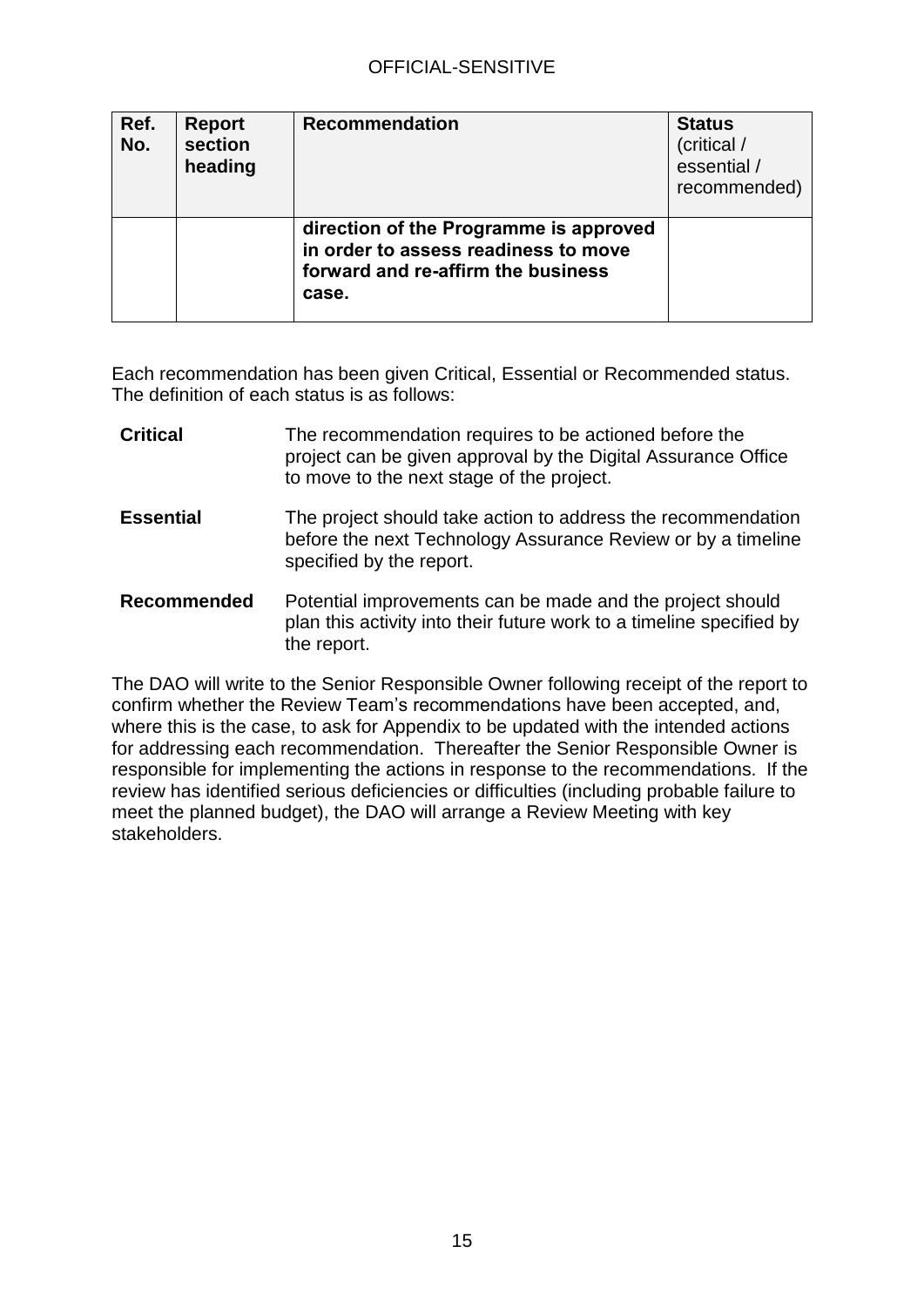# <span id="page-15-0"></span>**Appendix B - Review Team and Interviewees**

<span id="page-15-1"></span>Review Team

| <b>Review Team Leader</b>  | [redacted name] |
|----------------------------|-----------------|
| <b>Review Team Members</b> | Not applicable  |
|                            | Not applicable  |

## <span id="page-15-2"></span>List of Interviewees

| <b>Name</b>     | <b>Organisation/Role</b>                                   |
|-----------------|------------------------------------------------------------|
| [redacted name] | <b>HIAL Chief Operating Officer, ATMS</b><br>Programme SRO |
| [redacted name] | <b>ATMS Programme Director</b>                             |
| [redacted name] | <b>ATMS Programme Management Office</b><br>Lead            |
| [redacted name] | <b>ATC and Operational Analysis Lead</b>                   |
| [redacted name] | <b>HIAL, Procurement Advisor</b>                           |
| [redacted name] | <b>HIAL, Finance Advisor</b>                               |
| [redacted name] | HIAL, Head of ICT and Digital<br>Transformation            |